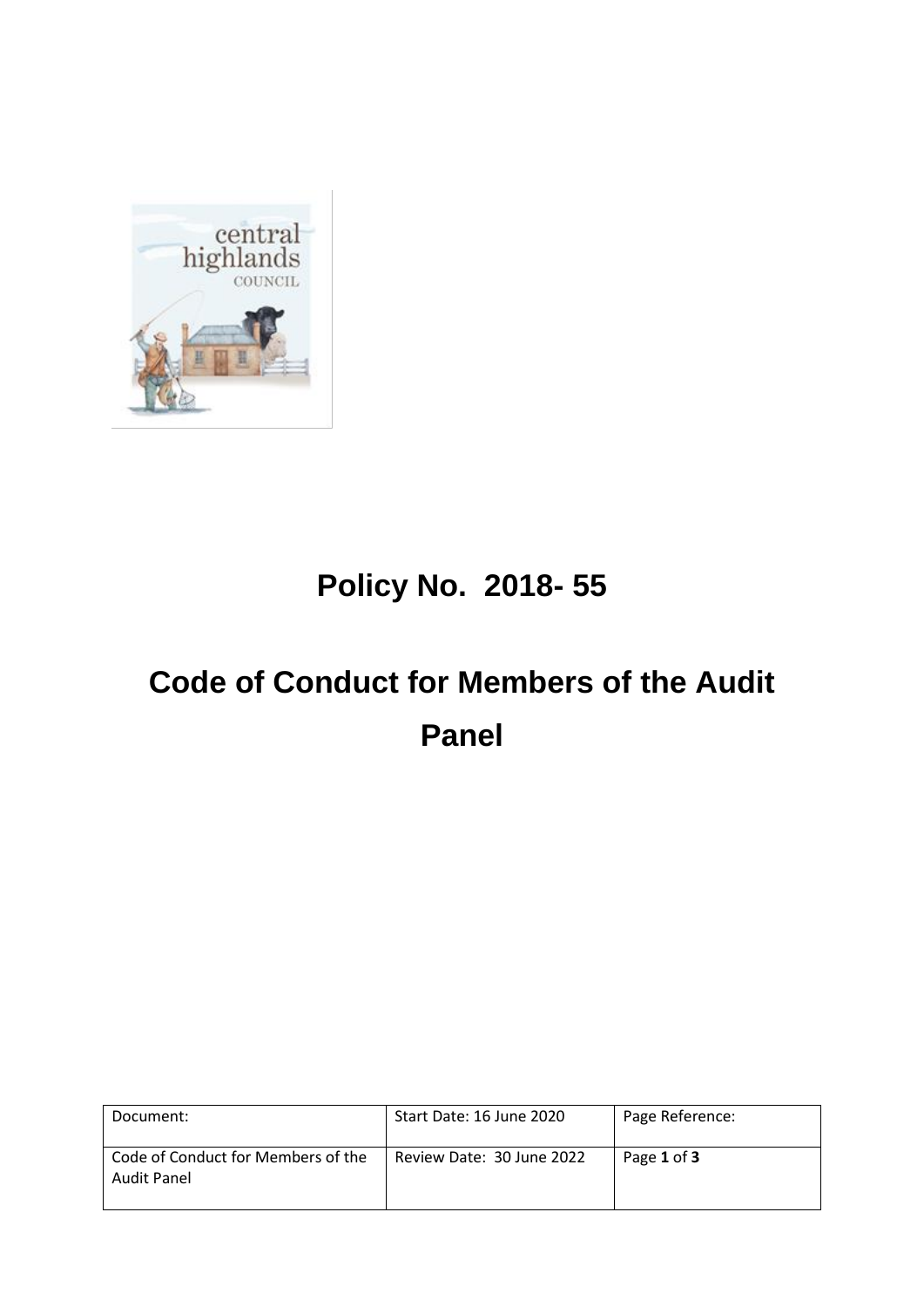This code of conduct sets out the standards of behaviour expected of the Central Highland Council's Audit Panel members (members). The standards support the characteristics of good governance outlined in the *Good Governance Guide for Local Government in Tasmania*  (reference below).

As an independent source of scrutiny in the interests of the community, the Audit Panel provides checks and balances on key Council activities and a means of highlighting issues that require strategic attention.

Councillors who are members of the Audit Panel are in a unique position and having an obligation to maintain an Audit Panel perspective in the interests of the community when they discharge their duties as Audit Panel members, ie they must display independence of mind, separate from their role as a Councillor.

In performing their role on the Central Highlands Council's Audit Panel, and in acting in the best interests of the community, all members of the Central Highlands Council Audit Panel commit to the following standards.

### **1. Effective management of conflicts of interest**

Members avoid conflicts of interest that arise between their personal interests and their public duty as an Audit Panel member, as far as reasonably possible. This includes pecuniary and non-pecuniary conflicts of interest (actual, potential or perceived). Where avoidance is not possible, members appropriately manage conflicts of interest. Members are responsible for acting in good faith and exercising reasonable judgment to manage conflicts of interest, including the offer or receipt of gifts and benefits.

Council members may at times deal with conflicts of interest as a consequence of their dual roles as an audit panel member and a councillor. This may present as a conflict between the interests of the community (as seen from the Audit Panel perspective).

All members will regularly provide advice of their actual, potential and perceived conflicts to the panel.

#### **2. Proper use of Council information**

Members maintain the confidentiality of any information, documents and communication that the Council or panel has designated as being in confidence. Members only access

| Document:                                         | Start Date: 16 June 2020  | Page Reference: |
|---------------------------------------------------|---------------------------|-----------------|
| Code of Conduct for Members of the<br>Audit Panel | Review Date: 30 June 2022 | Page 2 of 3     |